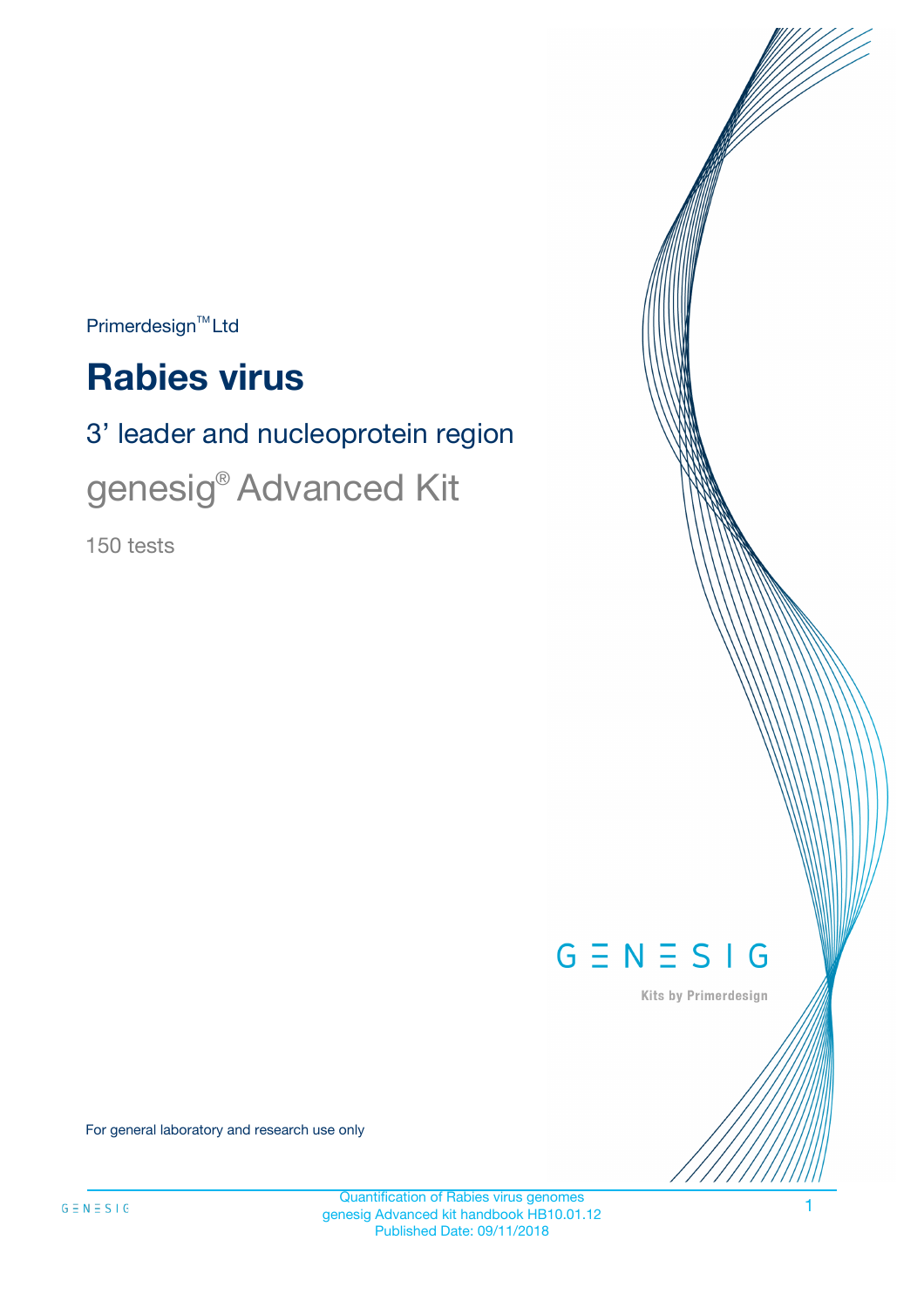### Introduction to Rabies virus

Rabies virus is a neurotropic virus that causes the fatal disease rabies in humans and animals. The rabies virus is a member of the genus Lyssavirus in the family Rhabdoviridae. The virus is present in the animal population of almost every country in the world. Dogs are the principal host in most parts of the world but in some countries in Europe, the virus is considered to be prevalent among the bat population only. The virus has a negative sense, linear, single stranded RNA genome of approximately 12 kb in length which is packaged as a ribonucleoprotein complex. The viral genome encodes five genes, nucleoprotein, phosphoprotein, matrix protein, glycoprotein, and the viral RNA polymerase. Lyssaviruses have helical symmetry, with a length of about 180 nm and a diameter of about 75 nm, although human-infecting viruses more commonly have cubic symmetry.

Rabies is a serious viral disease that causes acute encephalitis in warm-blooded animals. It is a zoonotic infection and can be transmitted from infected animals to humans. Most mammals can carry the rabies virus, but the majority of cases result from being bitten by an infected dog. Once infected, the virus spreads to the brain through the nervous system. Glycoprotein G mediates receptor binding and viral entry into host cells through the endosomal transport pathway. pH induced membrane fusion allows entry of the viral genome into the cytosol, initiating transcription of the viral genome. Later in infection, the activity of the polymerase switches to replication in order to produce full-length positive-strand RNA copies, which are used as templates to make new negative-strand RNA genomes. They are packaged together with protein N to form ribonucleoprotein which then can form new viruses. The rabies virus travels quickly along the neural pathways to the non central nervous system (nCNS). It then uses retrograde axonal transport to travel to the CNS before spreading further to other organs.

Clinical signs of the infection include numbness at the bite site, high fever, hydrophobia and hallucinations. It can take 2-12 weeks for the initial flu-like symptoms to occur which can quickly be followed by slight or partial paralysis, cerebral dysfunction, anxiety, insomnia, confusion, agitation, abnormal behaviour, paranoia, terror, hallucinations and delirium. The production of large quantities of saliva and tears coupled with an inability to speak or swallow are typical during the later stages of the disease. There are currently no effective treatments for rabies, therefore the only effective option is to try to prevent the rabies virus spreading from the site of the bite to the brain and nervous system. This is done by cleaning out the wound and administering several doses of the rabies vaccine and immunoglobulins.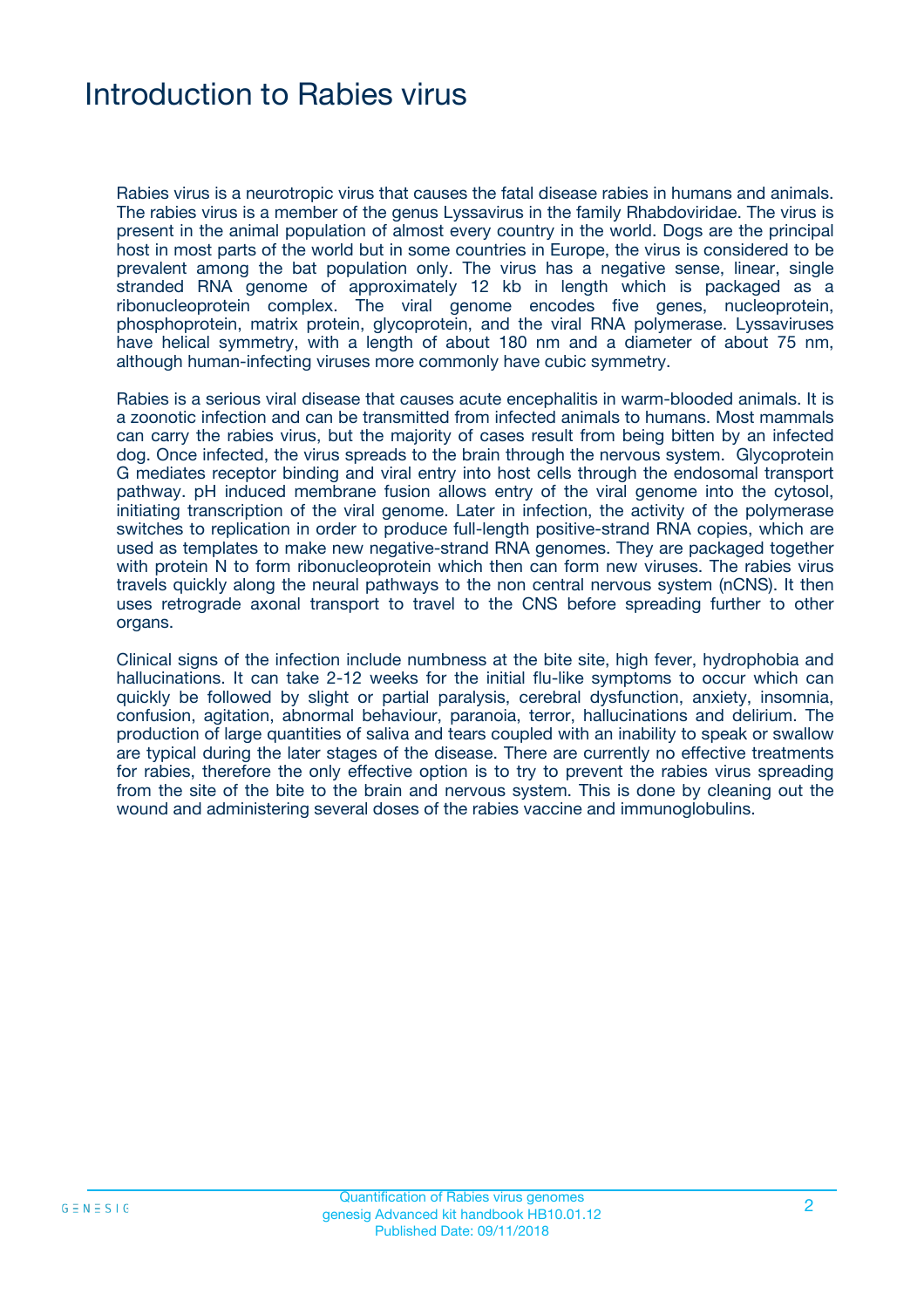## **Specificity**

The Primerdesign genesig Kit for Rabies virus (Rabies) genomes is designed for the in vitro quantification of Rabies genomes. The kit is designed to have a broad detection profile. Specifically, the primers represent 100% homology with over 95% of the NCBI database reference sequences available at the time of design.

The dynamics of genetic variation means that new sequence information may become available after the initial design. Primerdesign periodically reviews the detection profiles of our kits and when required releases new versions.

If you require further information, or have a specific question about the detection profile of this kit then please send an e.mail to enquiry@primerdesign.co.uk and our bioinformatics team will answer your question.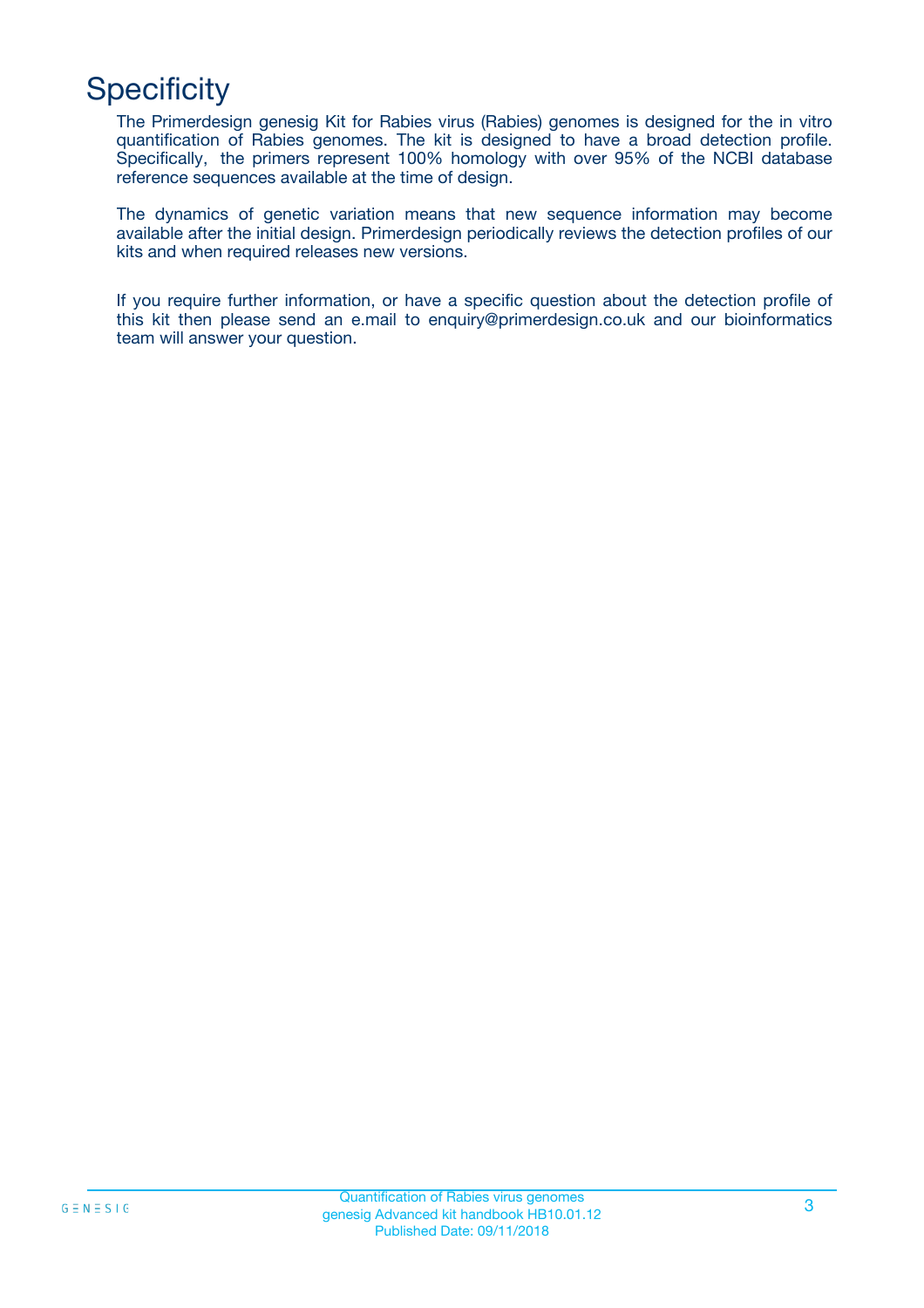### **Kit contents**

- **Rabies specific primer/probe mix (150 reactions BROWN) FAM labelled**
- **Rabies positive control template (for Standard curve RED)**
- **Internal extraction control primer/probe mix (150 reactions BROWN) VIC labelled as standard**
- **Internal extraction control RNA (150 reactions BLUE)**
- **Endogenous control primer/probe mix (150 reactions BROWN) FAM labelled**
- **RNase/DNase free water (WHITE) for resuspension of primer/probe mixes**
- **Template preparation buffer (YELLOW) for resuspension of internal control template, positive control template and standard curve preparation**

### **Reagents and equipment to be supplied by the user**

#### **Real-time PCR Instrument**

#### **Extraction kit**

This kit is recommended for use with genesig Easy DNA/RNA Extraction kit. However, it is designed to work well with all processes that yield high quality RNA and DNA with minimal PCR inhibitors.

#### **oasigTM lyophilised OneStep or Precision**®**PLUS OneStep 2X RT-qPCR Master Mix** Contains complete OneStep RT-qPCR master mix

**Pipettors and Tips**

**Vortex and centrifuge**

**Thin walled 1.5 ml PCR reaction tubes**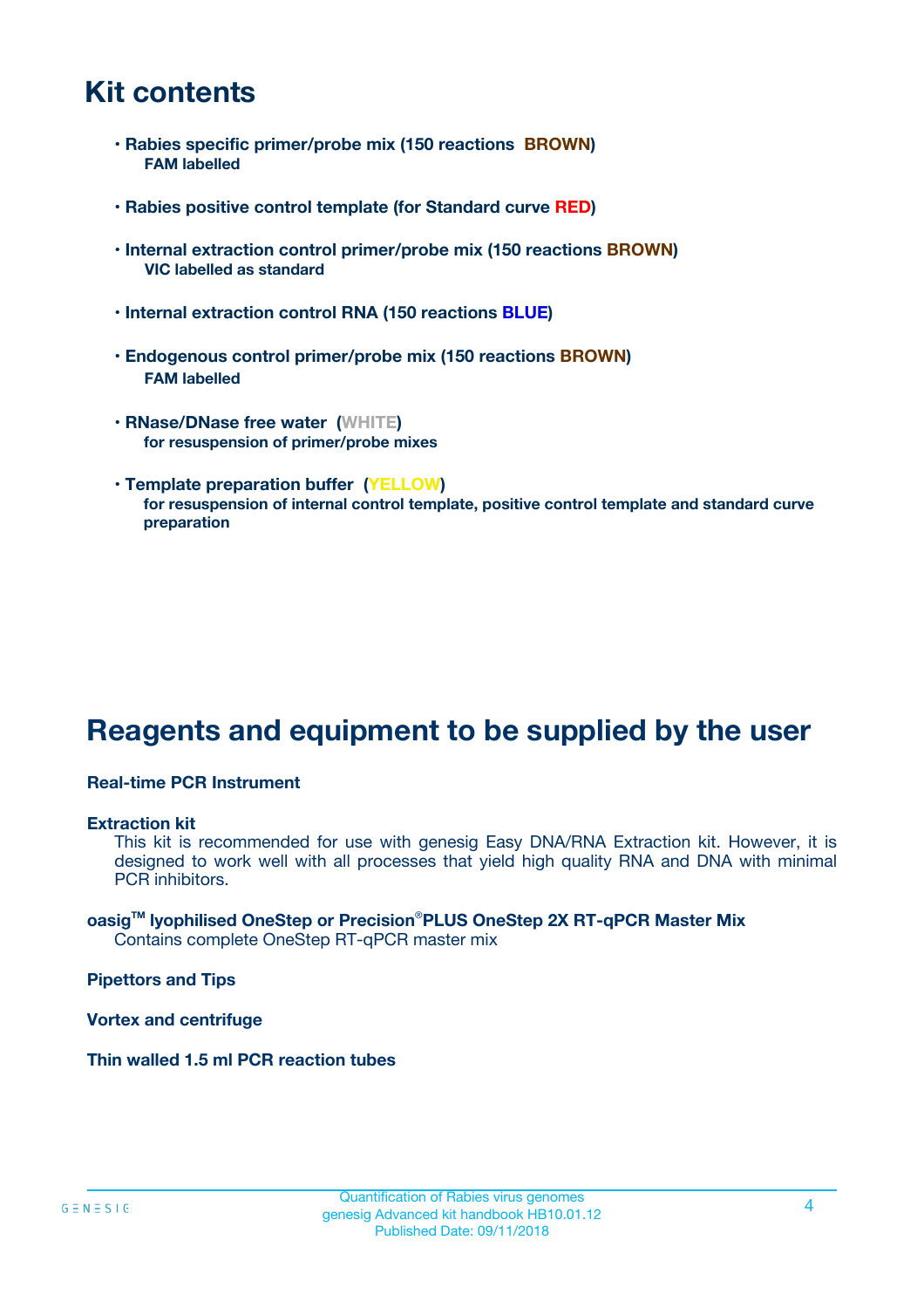### Kit storage and stability

This kit is stable at room temperature but should be stored at -20ºC on arrival. Once the lyophilised components have been resuspended they should not be exposed to temperatures above -20°C for longer than 30 minutes at a time and unnecessary repeated freeze/thawing should be avoided. The kit is stable for six months from the date of resuspension under these circumstances.

If a standard curve dilution series is prepared this can be stored frozen for an extended period. If you see any degradation in this serial dilution a fresh standard curve can be prepared from the positive control.

Primerdesign does not recommend using the kit after the expiry date stated on the pack.

### Suitable sample material

All kinds of sample material suited for PCR amplification can be used. Please ensure the samples are suitable in terms of purity, concentration, and RNA/DNA integrity (An internal PCR control is supplied to test for non specific PCR inhibitors). Always run at least one negative control with the samples. To prepare a negative-control, replace the template RNA sample with RNase/DNase free water.

### Dynamic range of test

Under optimal PCR conditions genesig Rabies detection kits have very high priming efficiencies of >95% and can detect less than 100 copies of target template.

### Notices and disclaimers

This product is developed, designed and sold for research purposes only. It is not intended for human diagnostic or drug purposes or to be administered to humans unless clearly expressed for that purpose by the Food and Drug Administration in the USA or the appropriate regulatory authorities in the country of use. During the warranty period Primerdesign genesig detection kits allow precise and reproducible data recovery combined with excellent sensitivity. For data obtained by violation to the general GLP guidelines and the manufacturer's recommendations the right to claim under guarantee is expired. PCR is a proprietary technology covered by several US and foreign patents. These patents are owned by Roche Molecular Systems Inc. and have been sub-licensed by PE Corporation in certain fields. Depending on your specific application you may need a license from Roche or PE to practice PCR. Additional information on purchasing licenses to practice the PCR process may be obtained by contacting the Director of Licensing at Roche Molecular Systems, 1145 Atlantic Avenue, Alameda, CA 94501 or Applied Biosystems business group of the Applera Corporation, 850 Lincoln Centre Drive, Foster City, CA 94404. In addition, the 5' nuclease assay and other homogeneous amplification methods used in connection with the PCR process may be covered by U.S. Patents 5,210,015 and 5,487,972, owned by Roche Molecular Systems, Inc, and by U.S. Patent 5,538,848, owned by The Perkin-Elmer Corporation.

### Trademarks

Primerdesign™ is a trademark of Primerdesign Ltd.

genesig® is a registered trademark of Primerdesign Ltd.

The PCR process is covered by US Patents 4,683,195, and 4,683,202 and foreign equivalents owned by Hoffmann-La Roche AG. BI, ABI PRISM® GeneAmp® and MicroAmp® are registered trademarks of the Applera Genomics (Applied Biosystems Corporation). BIOMEK® is a registered trademark of Beckman Instruments, Inc.; iCycler™ is a registered trademark of Bio-Rad Laboratories, Rotor-Gene is a trademark of Corbett Research. LightCycler™ is a registered trademark of the Idaho Technology Inc. GeneAmp®, TaqMan® and AmpliTaqGold® are registered trademarks of Roche Molecular Systems, Inc., The purchase of the Primerdesign ™ reagents cannot be construed as an authorization or implicit license to practice PCR under any patents held by Hoffmann-LaRoche Inc.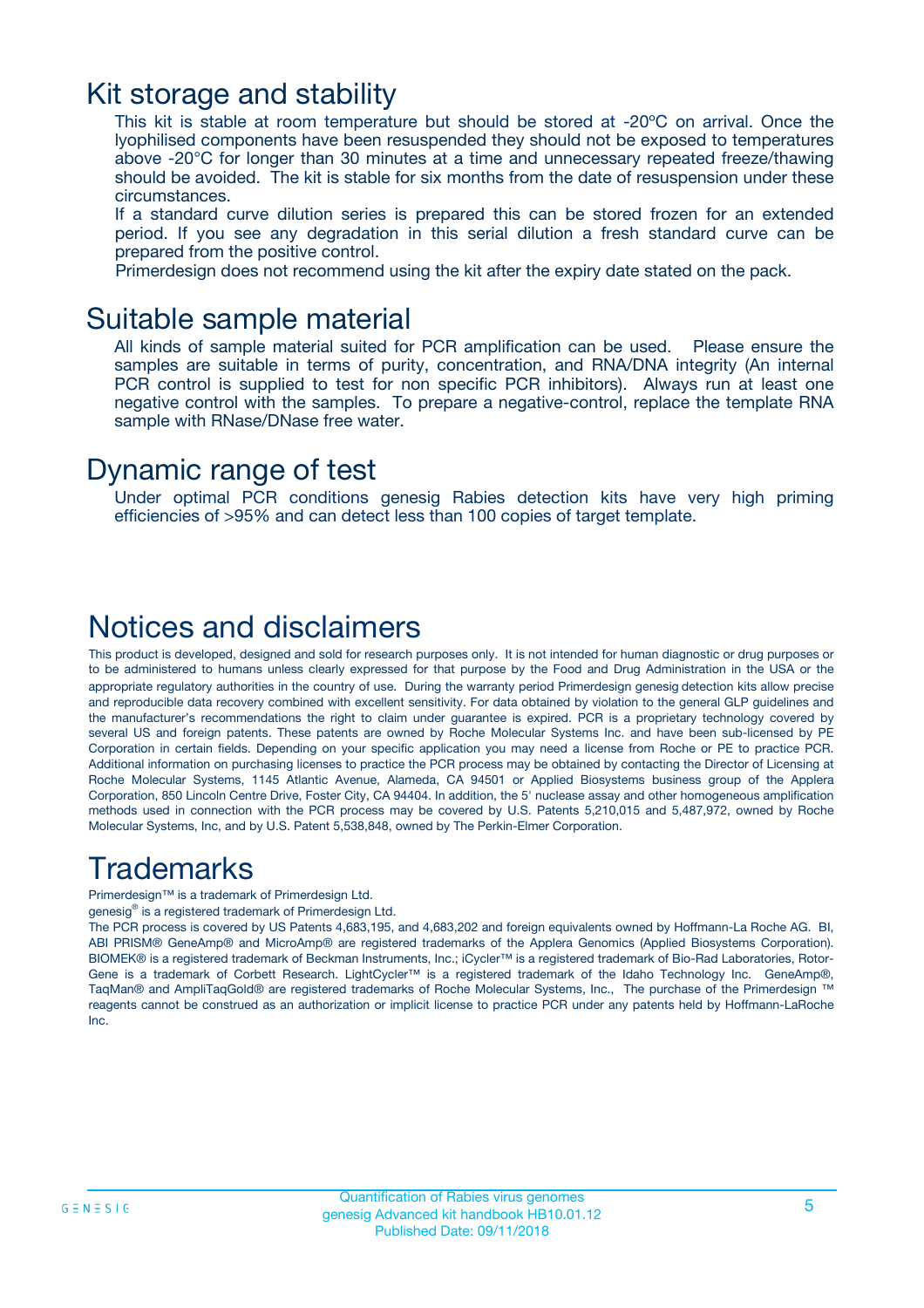### **Principles of the test**

#### **Real-time PCR**

A Rabies specific primer and probe mix is provided and this can be detected through the FAM channel.

The primer and probe mix provided exploits the so-called TaqMan® principle. During PCR amplification, forward and reverse primers hybridize to the Rabies cDNA. A fluorogenic probe is included in the same reaction mixture which consists of a DNA probe labeled with a 5`-dye and a 3`-quencher. During PCR amplification, the probe is cleaved and the reporter dye and quencher are separated. The resulting increase in fluorescence can be detected on a range of qPCR platforms.

#### **Positive control**

For copy number determination and as a positive control for the PCR set up, the kit contains a positive control template.

This can be used to generate a standard curve of Rabies copy number / Cq value. Alternatively the positive control can be used at a single dilution where full quantitative analysis of the samples is not required. Each time the kit is used, at least one positive control reaction must be included in the run. A positive result indicates that the primers and probes for detecting the target Rabies gene worked properly in that particular experimental scenario. If a negative result is obtained the test results are invalid and must be repeated. Care should be taken to ensure that the positive control does not contaminate any other kit component which would lead to false-positive results. This can be achieved by handling this component in a Post PCR environment. Care should also be taken to avoid cross-contamination of other samples when adding the positive control to the run. This can be avoided by sealing all other samples and negative controls before pipetting the positive control into the positive control well.

#### **Negative control**

To validate any positive findings a negative control reaction should be included every time the kit is used. For this reaction the RNase/DNase free water should be used instead of template. A negative result indicates that the reagents have not become contaminated while setting up the run.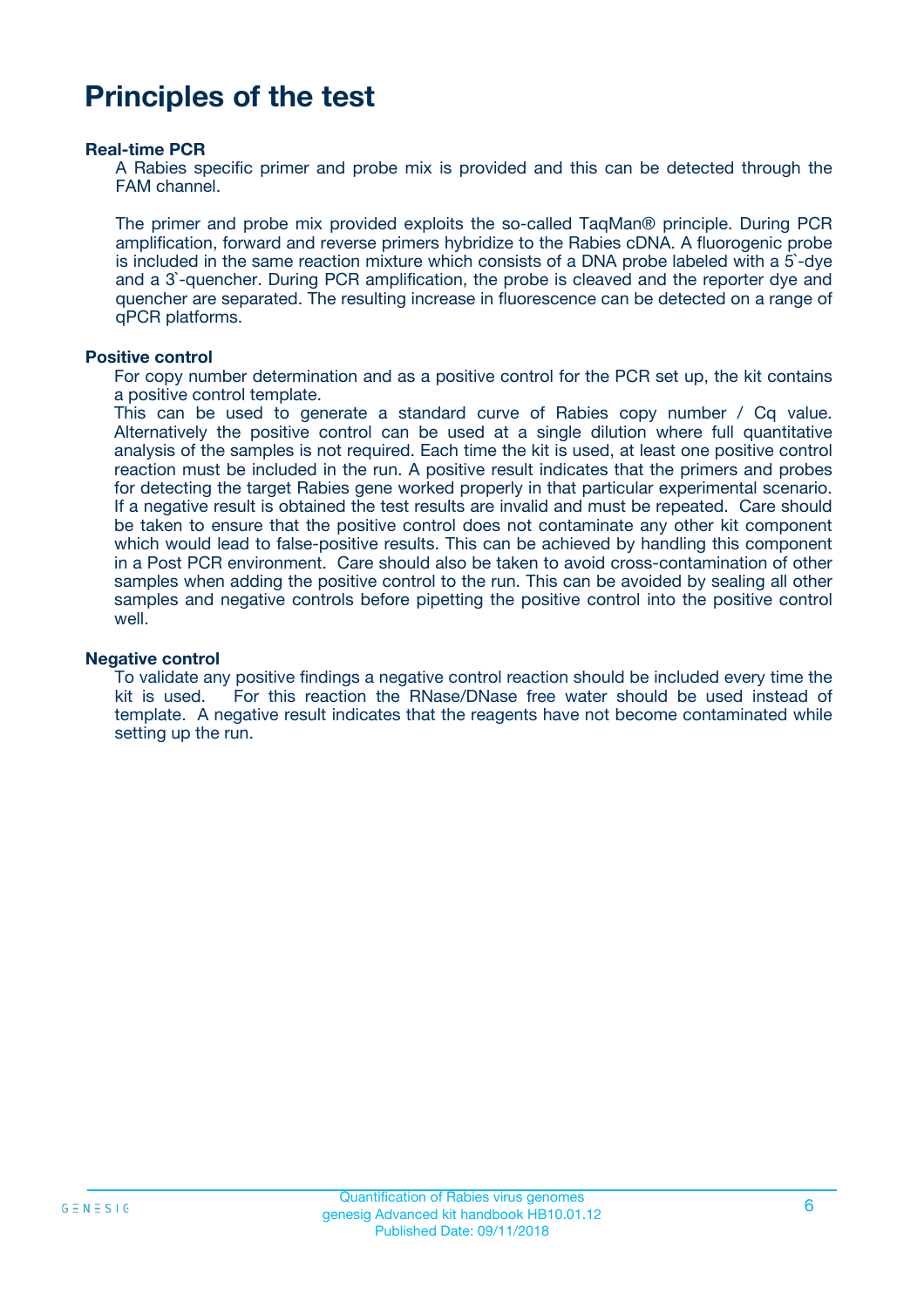#### **Internal RNA extraction control**

When performing RNA extraction, it is often advantageous to have an exogenous source of RNA template that is spiked into the lysis buffer. This control RNA is then co-purified with the sample RNA and can be detected as a positive control for the extraction process. Successful co-purification and qPCR for the control RNA also indicates that PCR inhibitors are not present at a high concentration.

A separate qPCR primer/probe mix are supplied with this kit to detect the exogenous RNA using qPCR. The PCR primers are present at PCR limiting concentrations which allows multiplexing with the target sequence primers. Amplification of the control cDNA does not interfere with detection of the Rabies target cDNA even when present at low copy number. The Internal control is detected through the VIC channel and gives a Cq value of 28+/-3 depending on the level of sample dilution.

#### **Endogenous control**

To confirm extraction of a valid biological template, a primer and probe mix is included to detect an endogenous gene. Detection of the endogenous control is through the FAM channel and it is NOT therefore possible to perform a multiplex with the Rabies primers. A poor endogenous control signal may indicate that the sample did not contain sufficient biological material.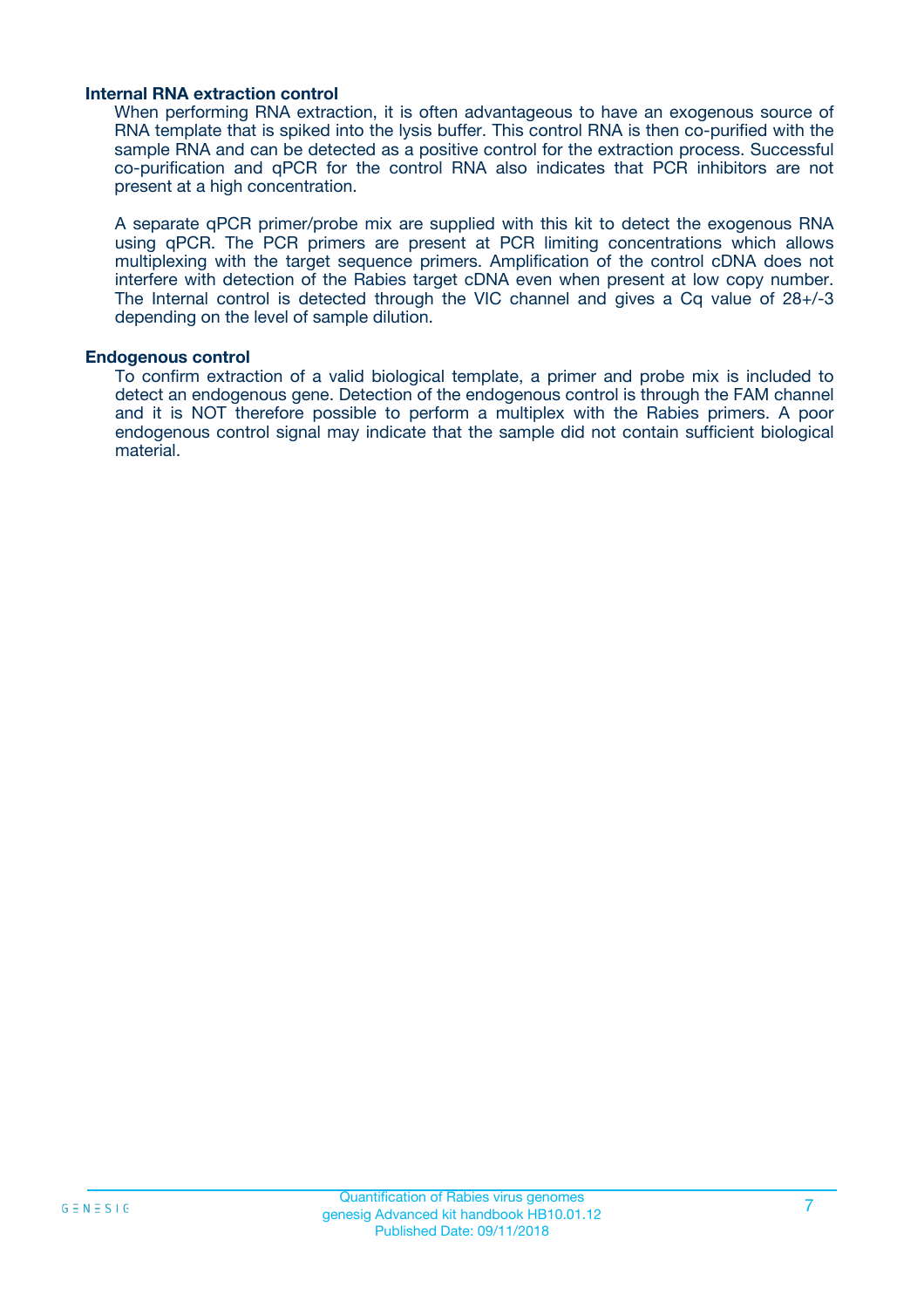### Resuspension protocol

To minimize the risk of contamination with foreign DNA, we recommend that all pipetting be performed in a PCR clean environment. Ideally this would be a designated PCR lab or PCR cabinet. Filter tips are recommended for all pipetting steps.

- **1. Pulse-spin each tube in a centrifuge before opening.** This will ensure lyophilised primer and probe mix is in the base of the tube and is not spilt upon opening the tube.
- **2. Resuspend the primer/probe mixes in the RNase/DNase free water supplied, according to the table below:**

To ensure complete resuspension, vortex each tube thoroughly.

| Component - resuspend in water                       |          |  |
|------------------------------------------------------|----------|--|
| <b>Pre-PCR pack</b>                                  |          |  |
| Rabies primer/probe mix (BROWN)                      | $165$ µl |  |
| Internal extraction control primer/probe mix (BROWN) | $165$ µl |  |
| Endogenous control primer/probe mix (BROWN)          | 165 µl   |  |

**3. Resuspend the internal control template and positive control template in the template preparation buffer supplied, according to the table below:** To ensure complete resuspension, vortex each tube thoroughly.

| Component - resuspend in template preparation buffer |  |  |  |
|------------------------------------------------------|--|--|--|
| <b>Pre-PCR heat-sealed foil</b>                      |  |  |  |
| Internal extraction control RNA (BLUE)               |  |  |  |
| <b>Post-PCR heat-sealed foil</b>                     |  |  |  |
| Rabies Positive Control Template (RED) *             |  |  |  |

\* This component contains high copy number template and is a VERY significant contamination risk. It must be opened and handled in a separate laboratory environment, away from the other components.

### RNA extraction

The internal extraction control RNA can be added either to the RNA lysis/extraction buffer or to the RNA sample once it has been resuspended in lysis buffer.

#### **DO NOT add the internal extraction control RNA directly to the unprocessed biological sample as this will lead to degradation and a loss in signal.**

- **1. Add 4µ**l **of the Internal extraction control RNA (BLUE) to each sample in RNA lysis/extraction buffer per sample.**
- **2. Complete RNA extraction according to the manufacturer's protocols.**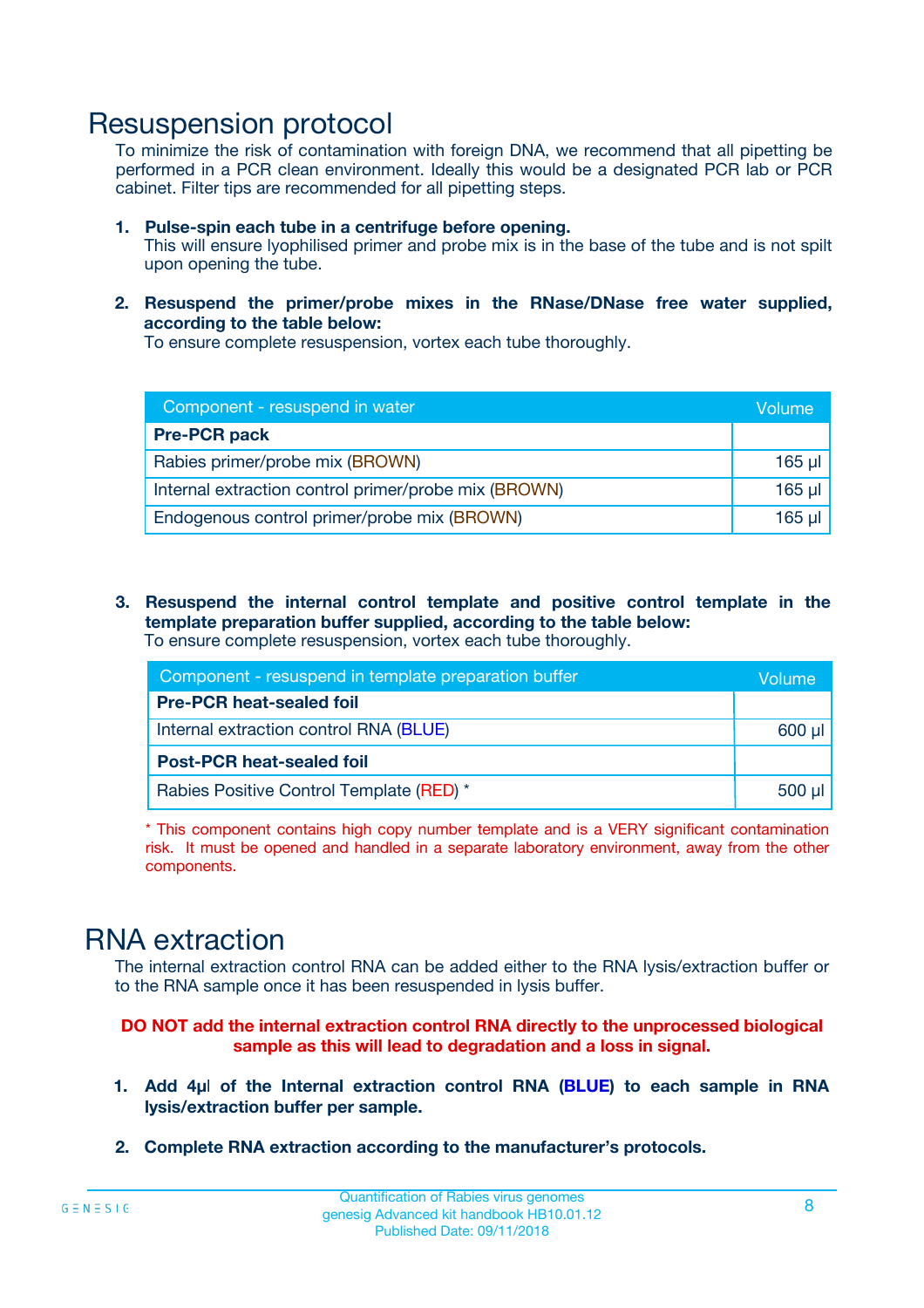# OneStep RT-qPCR detection protocol

#### **For optimum performance and sensitivity.**

All pipetting steps and experimental plate set up should be performed on ice. After the plate is poured proceed immediately to the OneStep amplification protocol. Prolonged incubation of reaction mixes at room temperature can lead to PCR artifacts that reduce the sensitivity of detection.

#### **1. For each RNA sample prepare a reaction mix according to the table below: Include sufficient reactions for positive and negative controls.**

| Component                                                    | <b>Volume</b> |
|--------------------------------------------------------------|---------------|
| oasig OneStep or PrecisionPLUS OneStep 2X RT-qPCR Master Mix | $10 \mu$      |
| Rabies primer/probe mix (BROWN)                              | 1 µI          |
| Internal extraction control primer/probe mix (BROWN)         | 1 µl          |
| <b>RNase/DNase free water (WHITE)</b>                        | $3 \mu$       |
| <b>Final Volume</b>                                          | 15 µl         |

**2. For each RNA sample prepare an endogenous control reaction according to the table below (optional):**

This control reaction will provide crucial information regarding the quality of the biological sample.

| Component                                                    | Volume          |
|--------------------------------------------------------------|-----------------|
| oasig OneStep or PrecisionPLUS OneStep 2X RT-qPCR Master Mix | 10 µl           |
| Endogenous control primer/probe mix (BROWN)                  | 1 ul            |
| <b>RNase/DNase free water (WHITE)</b>                        | $4 \mu$         |
| <b>Final Volume</b>                                          | 15 <sub>µ</sub> |

- **3. Pipette 15µl of these mixes into each well according to your qPCR experimental plate set up.**
- **4. Pipette 5µl of RNA template into each well, according to your experimental plate set up.**

For negative control wells use 5µl of RNase/DNase free water. The final volume in each well is 20µl.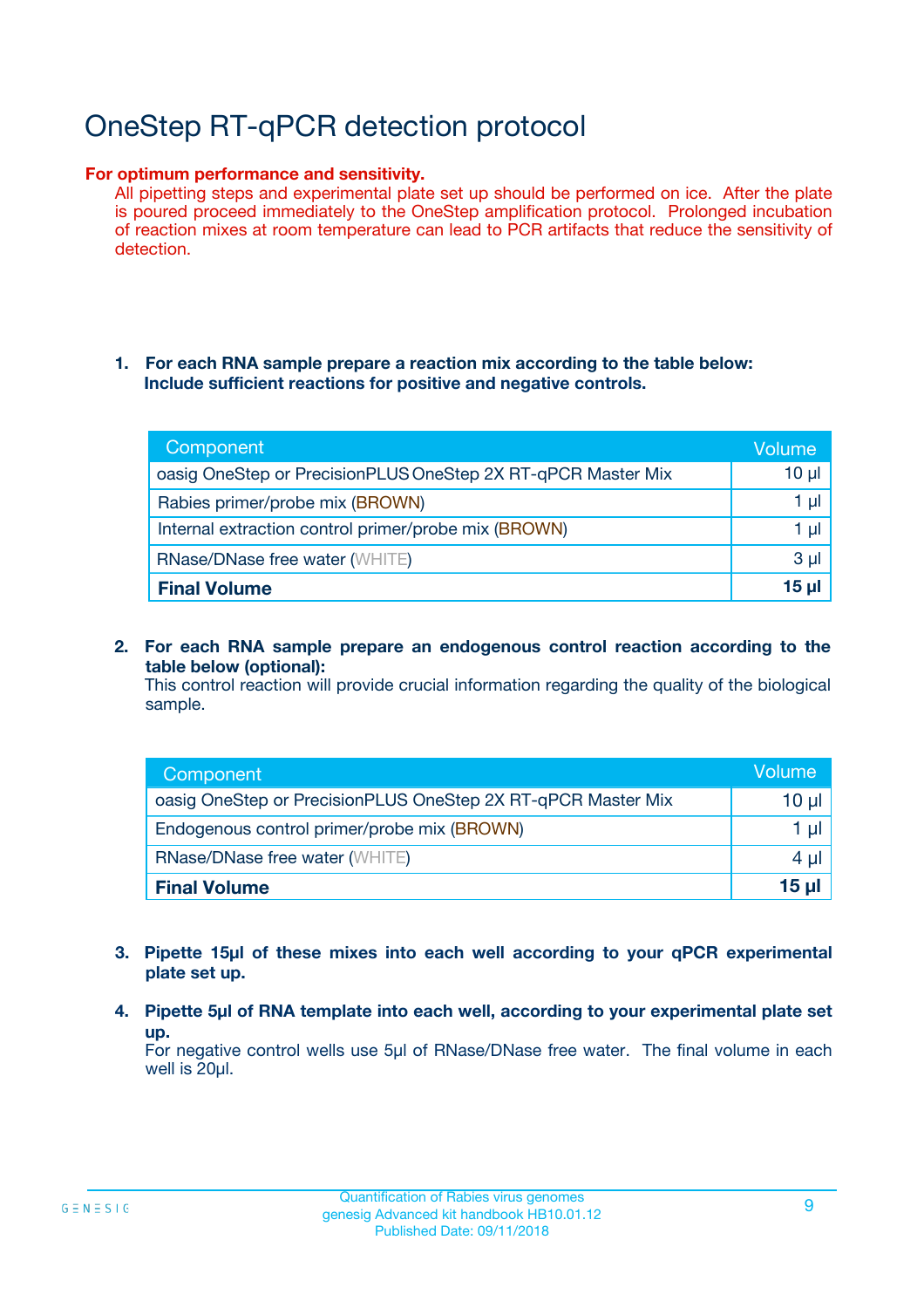**5. If a standard curve is included for quantitative analysis prepare a reaction mix according to the table below:**

| Component                                                    | Volume       |
|--------------------------------------------------------------|--------------|
| oasig OneStep or PrecisionPLUS OneStep 2X RT-qPCR Master Mix | $10 \mu$     |
| Rabies primer/probe mix (BROWN)                              |              |
| <b>RNase/DNase free water (WHITE)</b>                        | 4 µ          |
| <b>Final Volume</b>                                          | <u>15 µl</u> |

- **6. Preparation of standard curve dilution series.**
	- **1) Pipette 90µl of template preparation buffer into 5 tubes and label 2-6**
	- **2) Pipette 10µl of Positive Control Template (RED) into tube 2**
	- **3) Vortex thoroughly**
	- **4) Change pipette tip and pipette 10 µl from tube 2 into tube 3**
	- **5) Vortex thoroughly**

**Repeat steps 4 and 5 to complete the dilution series**

| <b>Standard Curve</b>         | <b>Copy Number</b>     |
|-------------------------------|------------------------|
| Tube 1 Positive control (RED) | $2 \times 10^5$ per µl |
| Tube 2                        | $2 \times 10^4$ per µl |
| Tube 3                        | $2 \times 10^3$ per µl |
| Tube 4                        | $2 \times 10^2$ per µl |
| Tube 5                        | $20$ per $\mu$         |
| Tube 6                        | $2$ per $\mu$          |

**7. Pipette 5µl of standard template into each well for the standard curve according to your plate set-up**

The final volume in each well is 20µl.

### OneStep RT-qPCR Amplification Protocol

Amplification conditions using oasig OneStep or PrecisionPLUS OneStep 2X RT-qPCR Master Mix.

|             | <b>Step</b>                  | <b>Time</b>      | <b>Temp</b> |
|-------------|------------------------------|------------------|-------------|
|             | <b>Reverse Transcription</b> | $10 \text{ min}$ | 55 °C       |
|             | Enzyme activation            | 2 min            | 95 °C       |
| Cycling x50 | Denaturation                 | 10 <sub>s</sub>  | 95 °C       |
|             | <b>DATA COLLECTION *</b>     | 60 s             | 60 °C       |

\* Fluorogenic data should be collected during this step through the FAM and VIC channels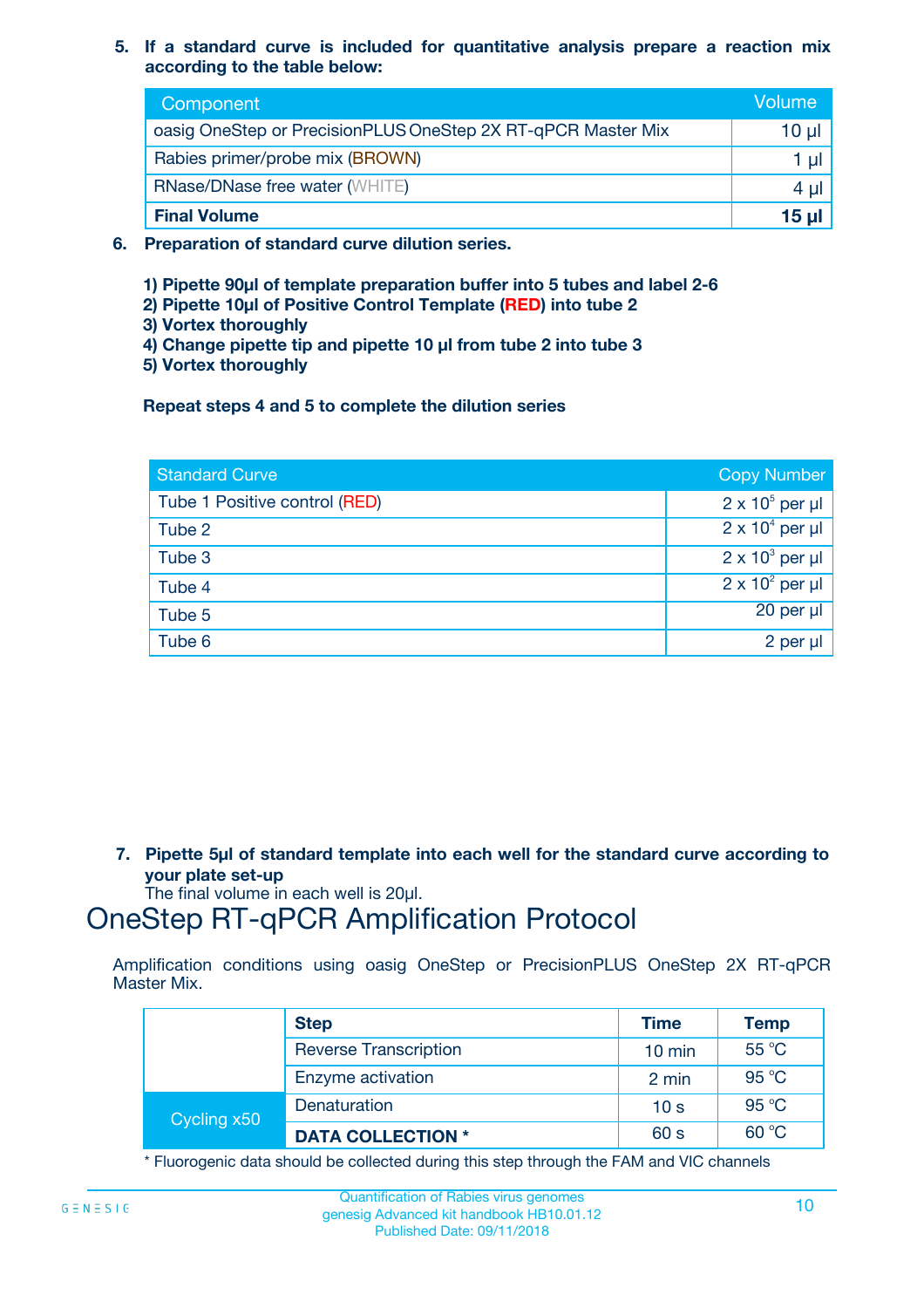### Interpretation of results

| <b>Target</b><br>(FAM) | Internal<br>control<br>(NIC) | <b>Positive</b><br>control | <b>Negative</b><br>control | Interpretation                                                                                                  |
|------------------------|------------------------------|----------------------------|----------------------------|-----------------------------------------------------------------------------------------------------------------|
| $\leq 30$              | $+ 1 -$                      | ÷                          |                            | <b>POSITIVE QUANTITATIVE RESULT</b><br>calculate copy number                                                    |
| > 30                   | ÷                            | ÷                          |                            | <b>POSITIVE QUANTITATIVE RESULT</b><br>calculate copy number                                                    |
| > 30                   |                              | ÷                          |                            | <b>POSITIVE QUALITATIVE RESULT</b><br>do not report copy number as this<br>may be due to poor sample extraction |
|                        | ÷                            | ÷                          |                            | <b>NEGATIVE RESULT</b>                                                                                          |
| $+ 1 -$                | $+ 1 -$                      | ÷                          | $\leq$ 35                  | <b>EXPERIMENT FAILED</b><br>due to test contamination                                                           |
|                        | $+$ / -                      |                            | > 35                       | $\star$                                                                                                         |
|                        |                              | ÷                          |                            | <b>SAMPLE PREPARATION FAILED</b>                                                                                |
|                        |                              |                            |                            | <b>EXPERIMENT FAILED</b>                                                                                        |

Positive control template (**RED**) is expected to amplify between Cq 16 and 23. Failure to satisfy this quality control criterion is a strong indication that the experiment has been compromised.

\*Where the test sample is positive and the negative control is positive with a  $Cq > 35$ , the sample must be reinterpreted based on the relative signal strength of the two results:



If the sample amplifies  $> 5$  Cq earlier than the negative control then the sample should be reinterpreted (via the table above) with the negative control verified as negative.



If the sample amplifies  $< 5$  Cq earlier than the negative control then the positive sample result is invalidated and the result should be determined inconclusive due to test contamination. The test for this sample should be repeated.